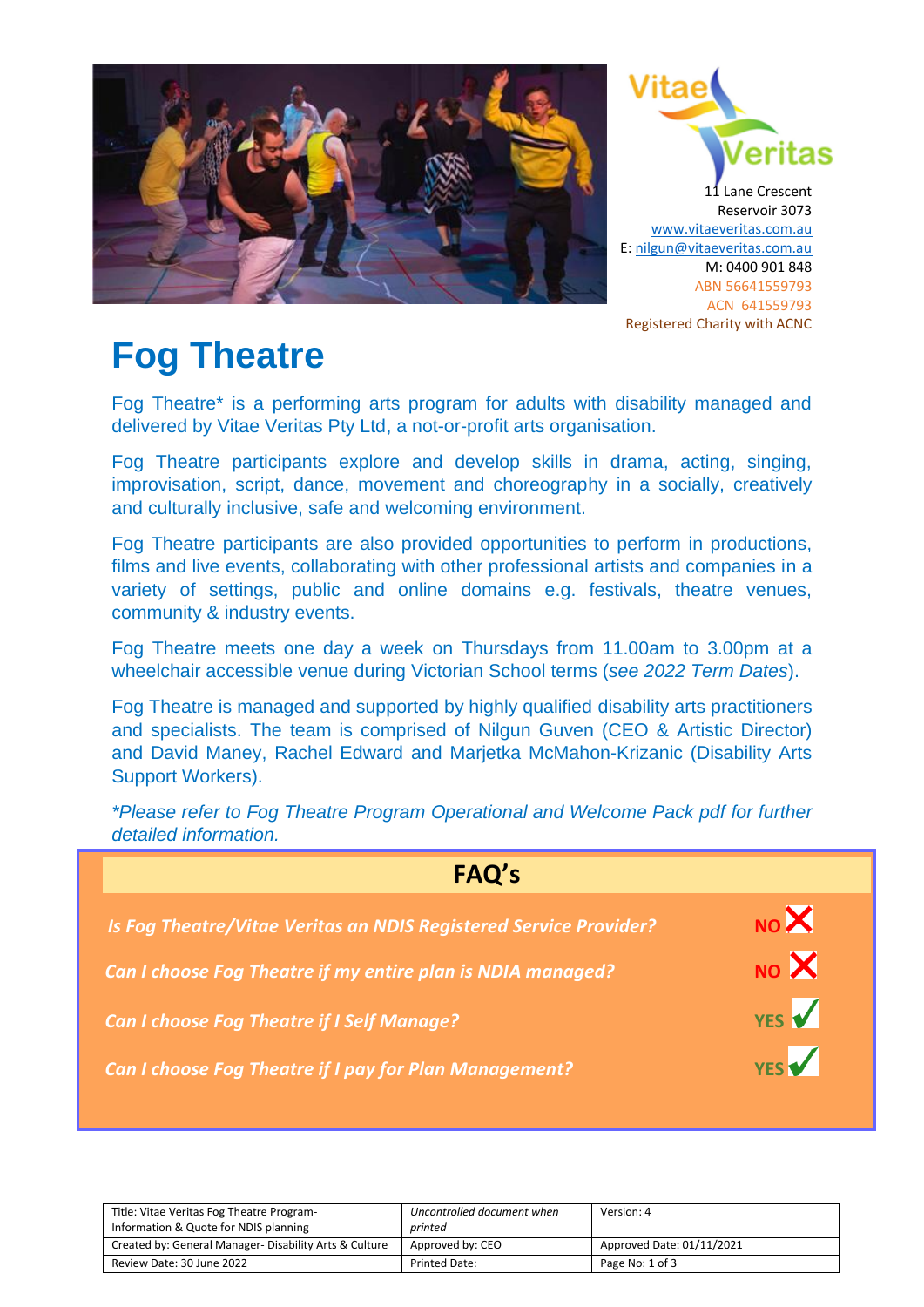## **Which Goals may Fog Theatre support?**

| 1. Daily Living          | 5. Work                               |  |
|--------------------------|---------------------------------------|--|
| 2. Home                  | 6. Social and Community Participation |  |
| 3. Health and Well-being | 7. Relationships                      |  |
| 4. Lifelong Learning     | 8. Choice and Control                 |  |

## **How can Fog Theatre match NDIS CORE Support Items?**

| <b>NDIS SUPPORT PURPOSE</b>                | <b>CORE: Participation in Community, Social &amp; Civic</b><br>Activities- Getting involved with creative social groups<br>and activities that help you connect with other people,<br>build your skills in areas and the goals you're interested<br>in and learn with other like-minded people. For example<br>Fog Theatre! |
|--------------------------------------------|-----------------------------------------------------------------------------------------------------------------------------------------------------------------------------------------------------------------------------------------------------------------------------------------------------------------------------|
| <b>SUPPORT CATEGORY</b>                    | Assistance with Social, Economic and Community<br>Participation<br>This support category enables a participant to engage in<br>Fog Theatre, a community, social and recreational<br>activity.                                                                                                                               |
| <b>OUTCOMES FRAMEWORK</b><br><b>DOMAIN</b> | Participation in Community, Social and Civic Activities                                                                                                                                                                                                                                                                     |
| <b>NDIS Support Item</b>                   | Assistance to Access Community, Social and Recreational<br><b>Activities</b>                                                                                                                                                                                                                                                |
| <b>NDIS Support Item Ref No:</b>           | 04 104 0125 6 1                                                                                                                                                                                                                                                                                                             |
| <b>Hourly Rate:</b>                        | \$31.98 per hour (Vitae Veritas' hourly charge)                                                                                                                                                                                                                                                                             |
| <b>QUOTE for the year 2022:</b>            | 40 weeks x 4 hours per week following the Victorian                                                                                                                                                                                                                                                                         |

| Title: Vitae Veritas Fog Theatre Program-<br>Information & Quote for NDIS planning | Uncontrolled document when<br>printed | Version: 4                |
|------------------------------------------------------------------------------------|---------------------------------------|---------------------------|
| Created by: General Manager- Disability Arts & Culture                             | Approved by: CEO                      | Approved Date: 01/11/2021 |
| Review Date: 30 June 2022                                                          | <b>Printed Date:</b>                  | Page No: 2 of 3           |